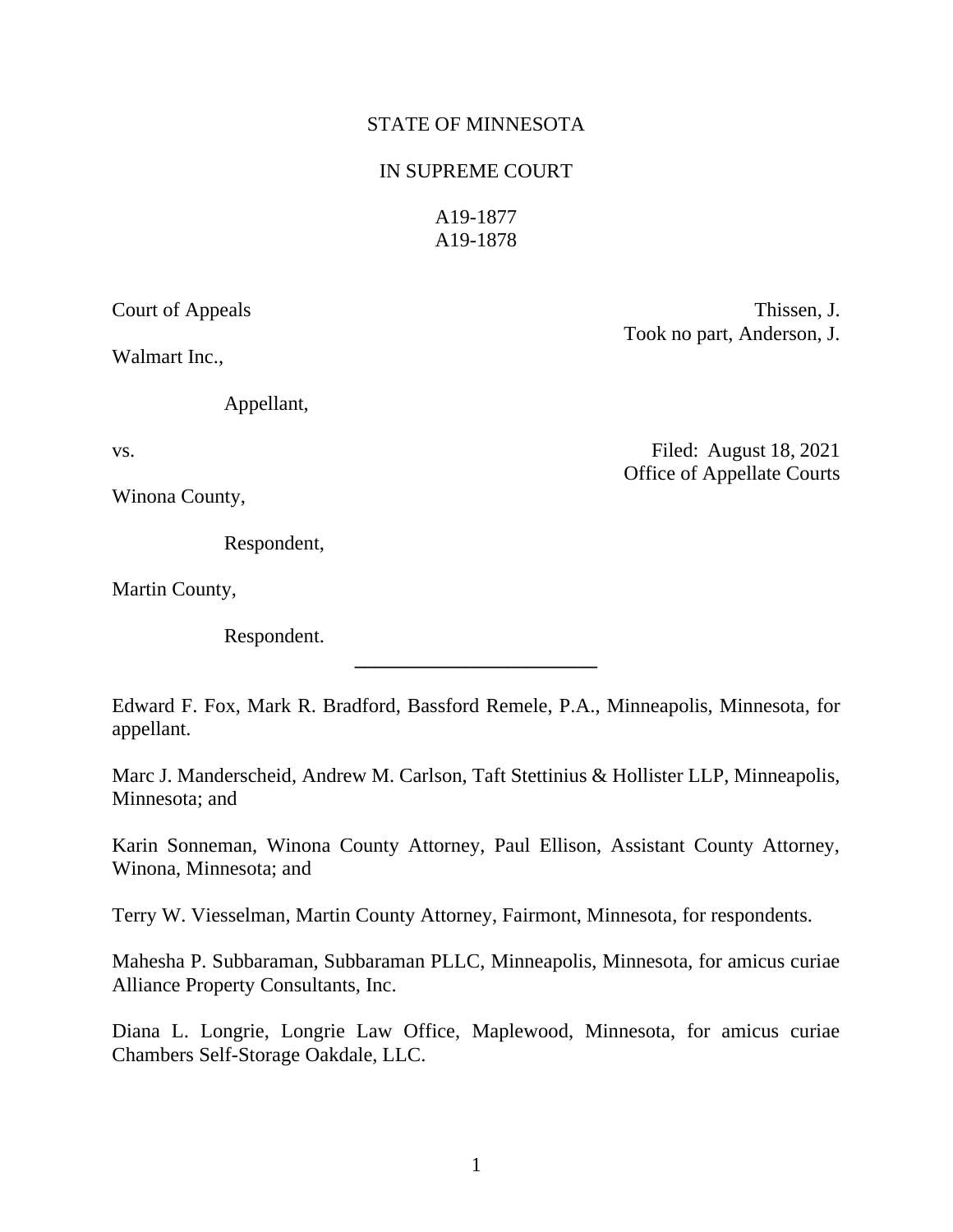Anthony C. Paulmbo, Anoka County Attorney, Jason J. Stover, Christine Carney, Assistant County Attorney, Anoka, Minnesota; and

James C. Backstrom, Dakota County Attorney, Suzanne W. Schrader, Assistant County Attorney, Hastings, Minnesota; and

Michael O. Freeman, Hennepin County Attorney, Sara L. Bruggeman, Assistant County Attorney, Minneapolis, Minnesota; and

Peter J. Orput, Washington County Attorney, James Zuleger, Assistant County Attorney, Stillwater, Minnesota, for amicus curiae Minnesota County Attorneys Association.

**\_\_\_\_\_\_\_\_\_\_\_\_\_\_\_\_\_\_\_\_\_\_\_\_**

## S Y L L A B U S

Appellant's constitutional claims asserting discrimination in the tax assessments of its properties that violates the Equal Protection Clause, U.S. Const. amend. XIV, § 1, and the Uniformity Clause, Minn. Const. art.  $X$ ,  $\S$  1, are subject to the limitations period set forth in Minn. Stat. § 278.01, subd, 1(c) (2020), and, consequently, are barred as untimely.

Affirmed.

### O P I N I O N

THISSEN, Justice.

Appellant Walmart, Inc. owns real property improved with a Walmart Supercenter store in respondents Martin County and Winona County (the Counties). In this consolidated appeal, Walmart claims that, for tax purposes, the Counties overvalued the properties, or unfairly or unequally assessed the value of the properties as compared with other similarly situated properties. Walmart alleges that the Counties engaged in willful, intentional, unlawful, or systematic discrimination in their tax assessments and asserts that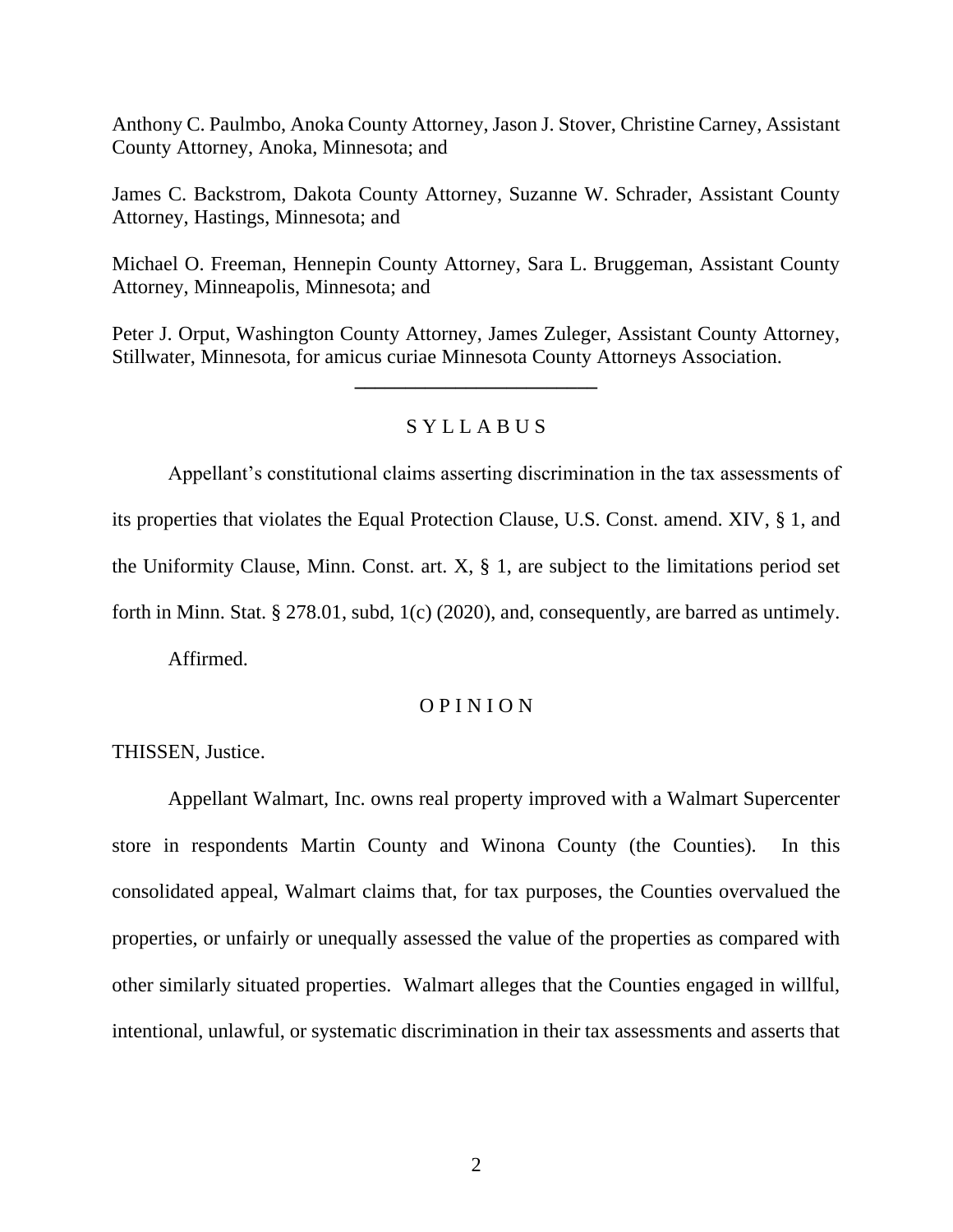such discrimination violates the Equal Protection Clause and Walmart's right to uniformity in taxation. *See* U.S. Const. amend. XIV; Minn. Const. art. X, § 1.

Walmart contends that it may proceed with its constitutional claims independent of the statutory remedy in Minn. Stat. ch. 278 (2020), which provides a means to challenge property tax assessments. It accordingly argues that the statutory deadline for bringing such challenges set forth in Minn. Stat. § 278.01, subd. 1(c) (2020), does not apply to its constitutional claims. We disagree. We hold that if a taxpayer's challenge to a property tax assessment is a claim of unfair or unequal assessment, chapter 278 provides the exclusive remedy for such a challenge, even if the challenge is framed as a constitutional violation of the taxpayer's right to equal protection or uniformity in taxation. Because Walmart's claims allege that the Counties have unfairly or unequally assessed its properties, they are subject to the limitations period of chapter 278 and are time-barred. Accordingly, we affirm the decision of the court of appeals.

#### **FACTS**

Walmart owns real property improved by Supercenter stores in Fairmont (Martin County) and Winona (Winona County) (the Properties). Walmart alleges that, for tax years 2013 through 2018, the Counties "willfully, intentionally, and unlawfully" discriminated against the company by placing an assessed value greater than market value on the Properties or by unfairly or unequally assessing the value of the Properties as compared with other similarly situated properties. Specifically, Walmart alleges in each complaint:

The . . . County Assessor's 2013 through 2018 valuations and assessments of [Walmart's] Real Property intentionally and systematically discriminated against [Walmart's] Real Property as compared to similarly situated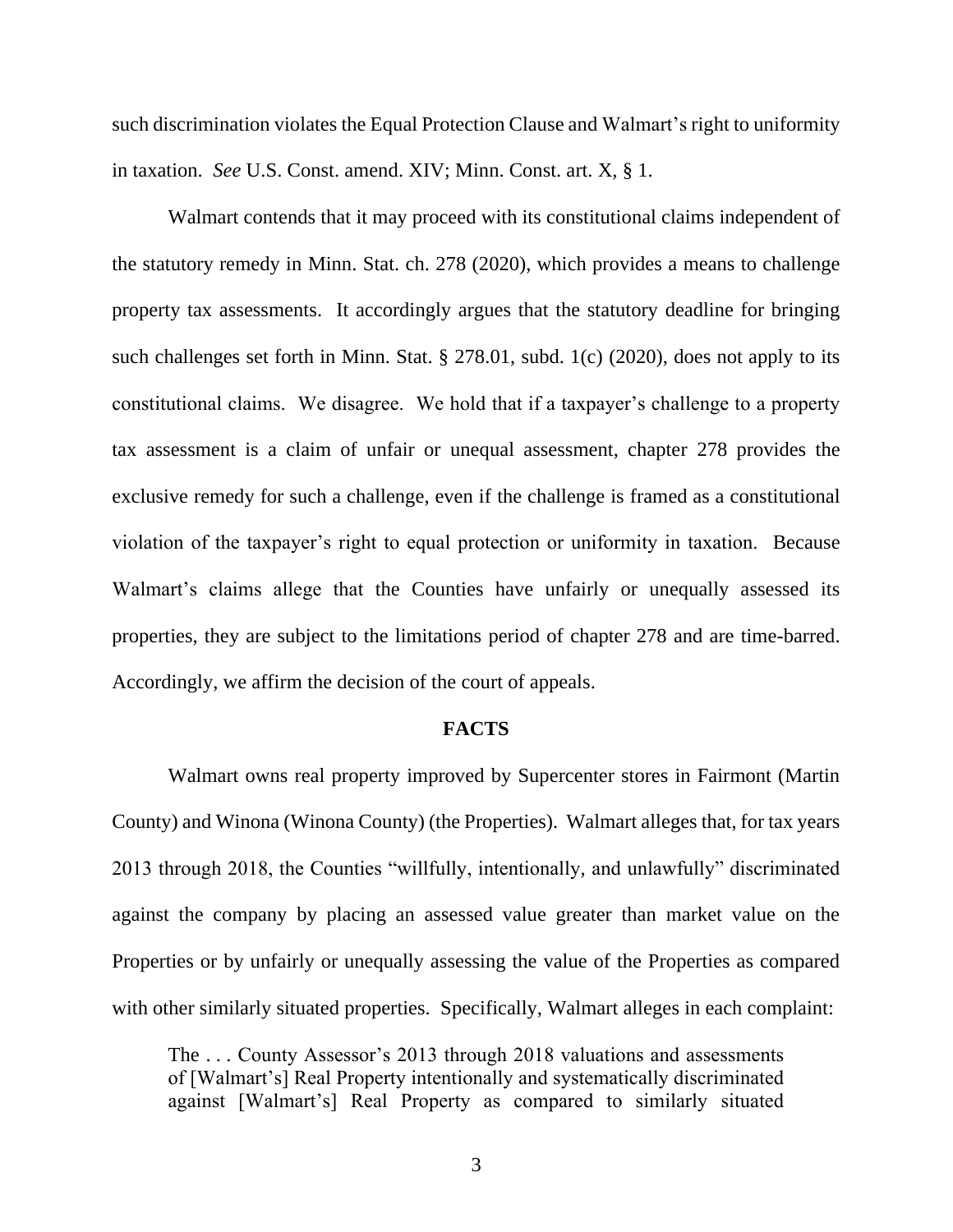properties of the same class in the same taxing district, resulting in prohibited unequal assessments as evidenced by the Comparison Chart . . . . These disparities and discriminatory, unequal assessments are the result of valuing [Walmart's] Real Property at substantially more than its actual, fair market value or, in the alternative, valuing similar properties at substantially less than their actual, fair market value.

Walmart attached an "Unequal Assessment and Lack of Uniformity Chart" for each property that allegedly "demonstrate[d] the gross disparity between [the Counties'] 2013 through 2018 assessments of [Walmart's] Real Property and the actual market sales and assessments of similar real property" in the respective counties as well as statewide. Walmart alleges that this unequal treatment is intentional and violates its equal protection rights under section 1 of the Fourteenth Amendment to the United States Constitution and its right to uniformity in taxation under Article 10, section 1, of the Minnesota Constitution.

Walmart filed its complaints in district court in May 2019. The Counties moved to dismiss Walmart's complaints under Rule 12.02(e) of the Minnesota Rules of Civil Procedure. The district courts in Martin County and Winona County concluded that Walmart's complaints challenged its property tax assessments and thus were subject to section 278.01, including the time-bar under that statute that requires a property tax challenge to be filed on or before April 30 of the year in which the tax becomes payable, Minn. Stat. § 278.01, subd. 1(c). Because Walmart filed its claims after that date, the district court granted the Counties' motions and dismissed the complaints.

Walmart appealed both orders. In a consolidated appeal, the court of appeals affirmed. *Walmart Inc. v. Winona Cnty.*, Nos. A19-1877, 19-1878, 2020 WL 3956251, at \*1 (Minn. App. July 13, 2020). The court of appeals agreed with the district courts that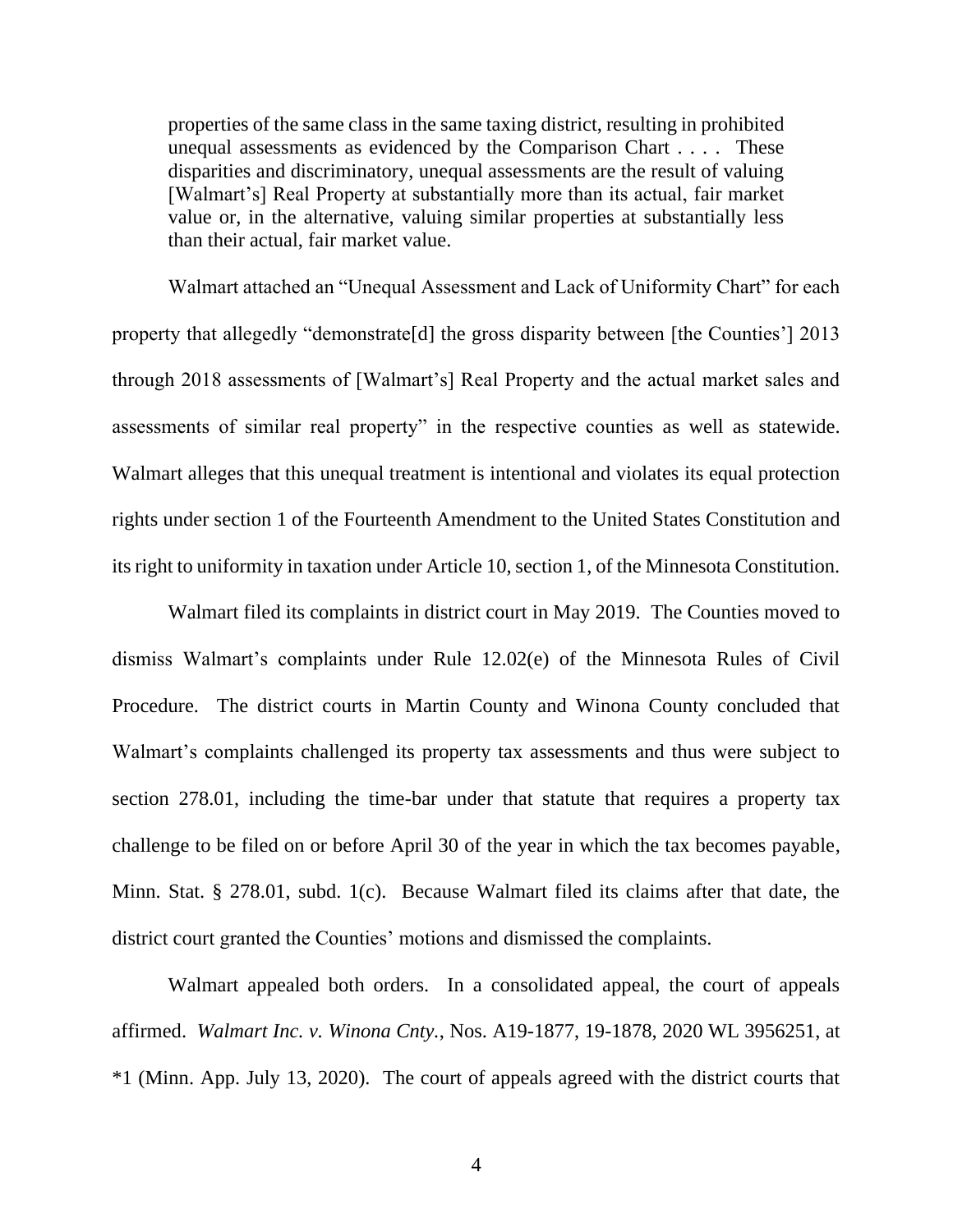Walmart's claims fell within the scope of section 278.01 and were barred by the limitations period for claims under that section. *Id.* The court of appeals did not reach Walmart's separate argument that chapter 278 does not apply because a taxpayer may bring its equal protection and uniform taxation claims independently of the statutory remedy provided by chapter 278—a possibility left open by our decision in *Programmed Land, Inc. v. O'Connor*, 633 N.W.2d 517, 529–30 (Minn. 2001). *Walmart*, 2020 WL 3956251, at \*7. Instead, the court of appeals concluded that Walmart failed to plead its constitutional claims sufficiently. *Id.* We granted Walmart's petition for review.<sup>1</sup>

#### **ANALYSIS**

This case comes to us from the court of appeals after the district courts granted the Counties' motions to dismiss Walmart's complaint for failure to state a claim under Minn. R. of Civ. Proc. 12.02(e). We review a district court's dismissal for failure to state a claim de novo. *Bodah v. Lakeville Motor Express, Inc.*, 663 N.W.2d 550, 553 (Minn. 2003). A party fails to state a claim under Rule 12.02(e) when its complaint does not "set forth a legally sufficient claim for relief." *Id*. "We accept factual allegations in the complaint as true and construe all reasonable inferences in favor of the nonmoving party." *Walsh v. U.S. Bank, N.A.*, 851 N.W.2d 598, 606 (Minn. 2014).

<sup>&</sup>lt;sup>1</sup> The court of appeals also affirmed the district courts' decisions that Walmart failed to state a claim for relief under 42 U.S.C. § 1983. *Walmart*, 2020 WL 3956251, at \*11. Although Walmart asserts in its brief to our court that the court of appeals erred by upholding the dismissal of its section 1983 claim, Walmart did not raise this issue in its petition for review. Thus, this claim is forfeited, and we do not address Walmart's arguments regarding its section 1983 claim. *See Tatro v. Univ. of Minn*., 816 N.W.2d 509, 515 (Minn. 2012); *Anderly v. City of Minneapolis*, 552 N.W.2d 236, 239–40 (Minn. 1996).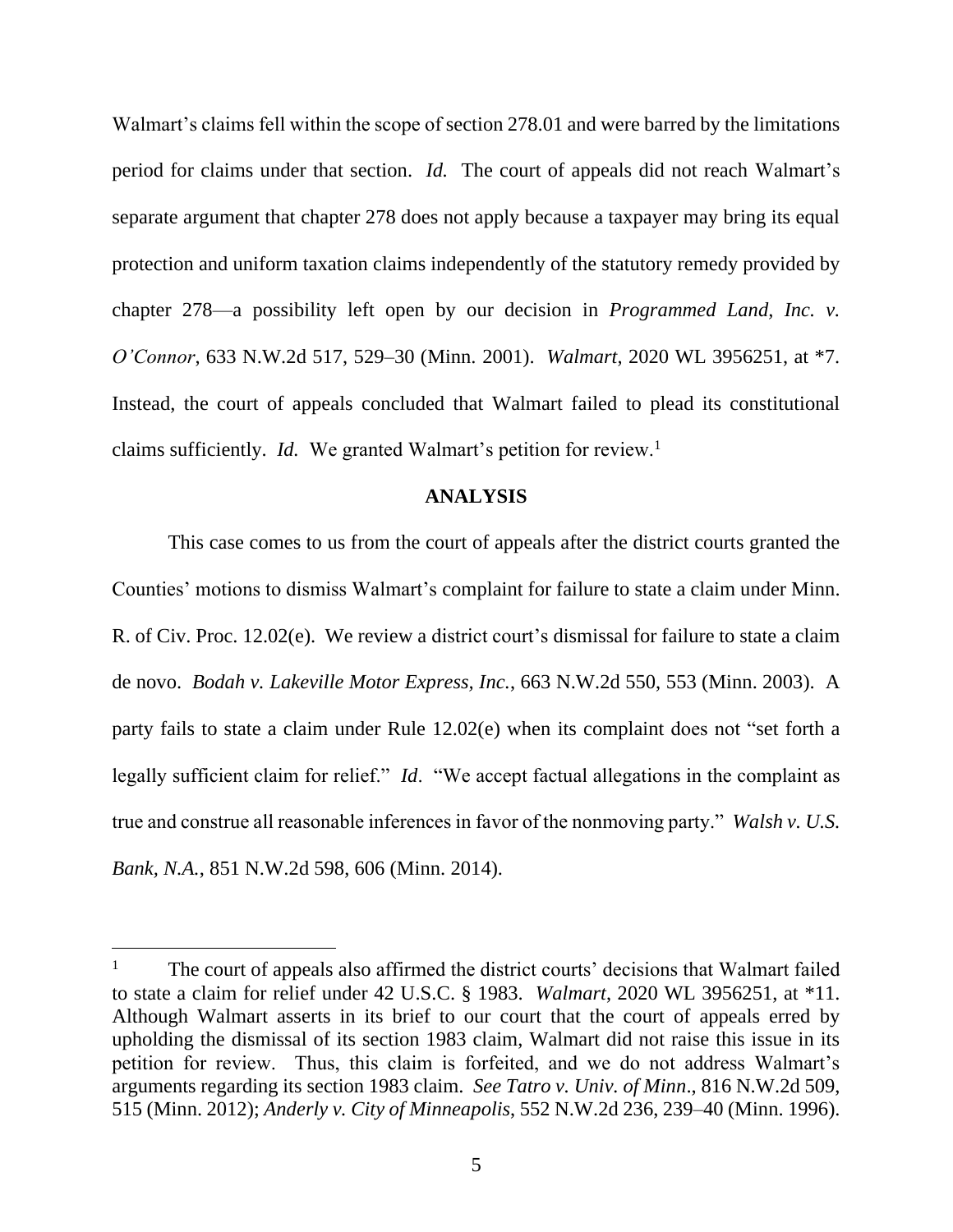The central question in this case is as follows: Do Walmart's claims that the Counties willfully, intentionally, and unlawfully discriminated against the company in violation of the Equal Protection Clause of the Fourteenth Amendment to the United States Constitution and the Uniformity in Taxation Clause of Article X, section 1, of the Minnesota Constitution fall within the scope of chapter 278, such that Walmart is subject to the limitations period set forth in section 278.01? This is a question of law, which we review de novo. *See Programmed Land*, 633 N.W.2d at 522.

We begin with an overview of the statutory route to challenge a property tax assessment. Chapter 278 provides a mechanism for taxpayers to challenge assessments levied on their properties based on one of five enumerated grounds: (1) the property tax was partially, unfairly, or unequally assessed; (2) the assessed property was overvalued; (3) the property tax is illegal; (4) the taxpayer already paid the tax; or (5) the property is exempt from property tax. *See* Minn. Stat. § 278.01, subd. 1(a) (2020); <sup>2</sup> *Programmed* 

<sup>&</sup>lt;sup>2</sup> Subdivision 1(a) provides:

Any person having personal property, or any estate, right, title, or interest in or lien upon any parcel of land, who claims that such property has been partially, unfairly, or unequally assessed in comparison with other property in the (1) city, or (2) county, or (3) in the case of a county containing a city of the first class, the portion of the county excluding the first class city, or that the parcel has been assessed at a valuation greater than its real or actual value, or that the tax levied against the same is illegal, in whole or in part, or has been paid, or that the property is exempt from the tax so levied, may have the validity of the claim, defense, or objection determined by the district court of the county in which the tax is levied or by the Tax Court by serving one copy of a petition for such determination upon the county auditor, one copy on the county attorney, one copy on the county treasurer, and three copies on the county assessor. The county assessor shall immediately forward one copy of the petition to the appropriate governmental authority in a home rule charter or statutory city or town in which the property is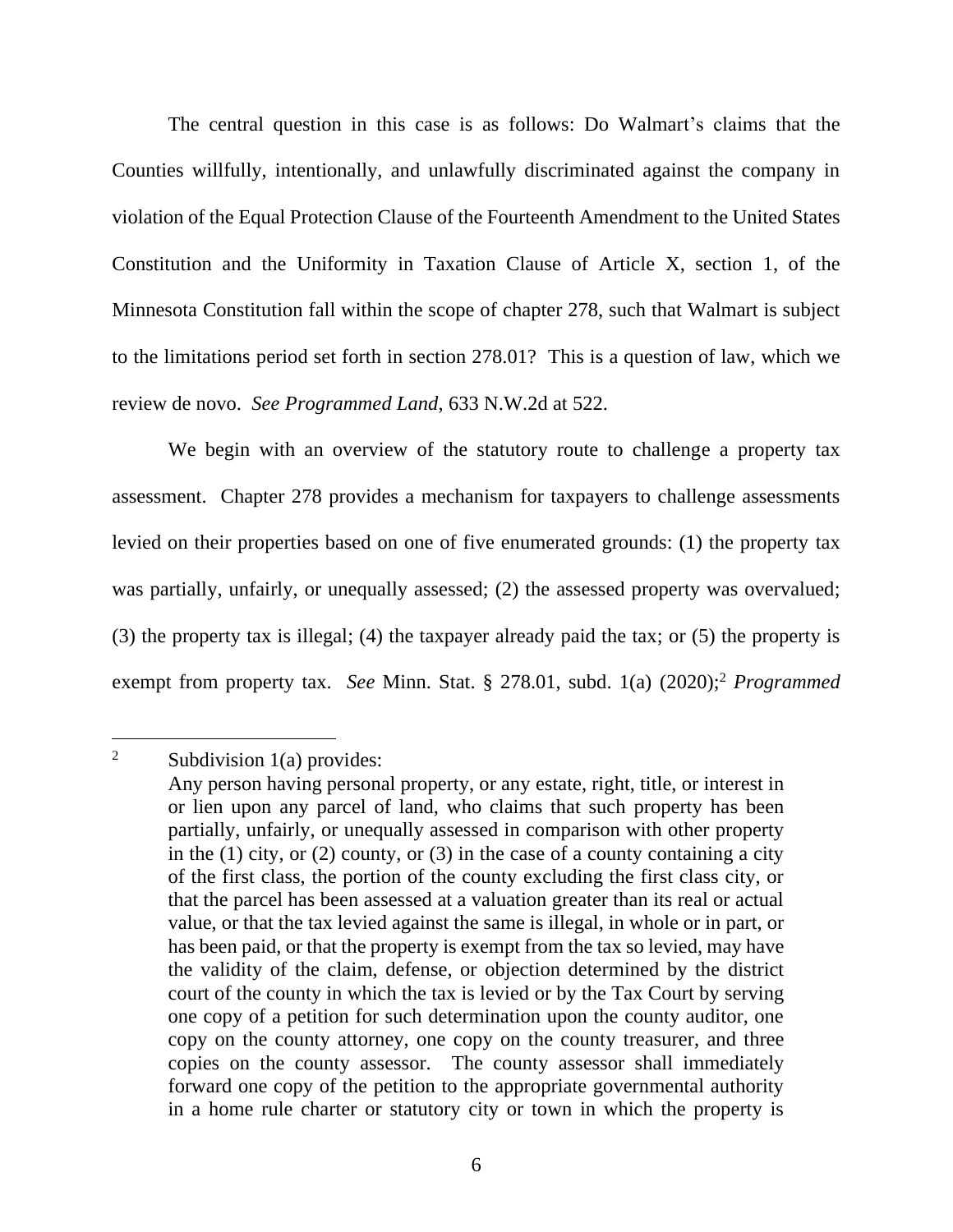*Land*, 633 N.W.2d at 522 (stating that chapter 278 "provides a cause of action to bring five types of challenges to property taxes"). Critical to this case, a challenge to a tax assessment made under chapter 278 must be filed on or before April 30 of the year in which the tax becomes payable. Minn. Stat. § 278.01, subd.  $1(c)$ .<sup>3</sup> Further, a taxpayer's chapter 278 challenge must be limited to a single tax year. Minn. Stat. § 278.02 (2020) ("No petition shall include more than one assessment date."). Walmart filed its complaints, which asserted claims based on the tax assessments levied against the Properties for tax years 2013 through 2018, in May 2019. Because there is no question that Walmart missed the "on or before April 30" filing deadline for the tax years 2013 through 2018, Walmart's claims are untimely if Walmart is held to the limitations period set forth in chapter 278.

located if that city or town employs its own certified assessor. A copy of the petition shall also be forwarded by the assessor to the school board of the school district in which the property is located.

Minn. Stat. § 278.01, subd. 1(a).

<sup>3</sup> The process of calculating, imposing, and collecting annual property taxes spans two calendar years. *See Summit House Apart. Co. v. County of Hennepin*, 253 N.W.2d 127, 129 (Minn. 1977) (stating that there is "a one-year lag between the assessment and the collection of real estate taxes"). For example, taxes payable in 2020 are based on taxes assessed in 2019. The cycle begins on January 2 of the assessment year when the assessor places a value on the property. *See* Minn. Stat. § 273.01 (2020). Property tax statements based on the assessed value (and the tax rate adopted by the taxing entity) are sent to the property owner no later than March of the year following the assessment year—the taxespayable year—and are due in May and October of that year. *See* Minn. Stat. §§ 276.04, subd. 3 (mailing of tax statements), 279.01, subd. 1 (property tax due dates and penalties for nonconformity) (2020).

Taxpayers have several opportunities over a period of months to challenge the assessed value of the property. The property owner can seek relief directly from the assessor. The taxpayer can appeal in the spring of the assessment year to the local boards of appeal and equalization. Minn. Stat. § 274.01, subd. 1 (2020). Or the taxpayer may appeal directly to the district court or the Minnesota Tax Court. Minn. Stat. § 278.01, subd. 1(a). That appeal must be filed by April 30 of the taxes-payable year. *Id*.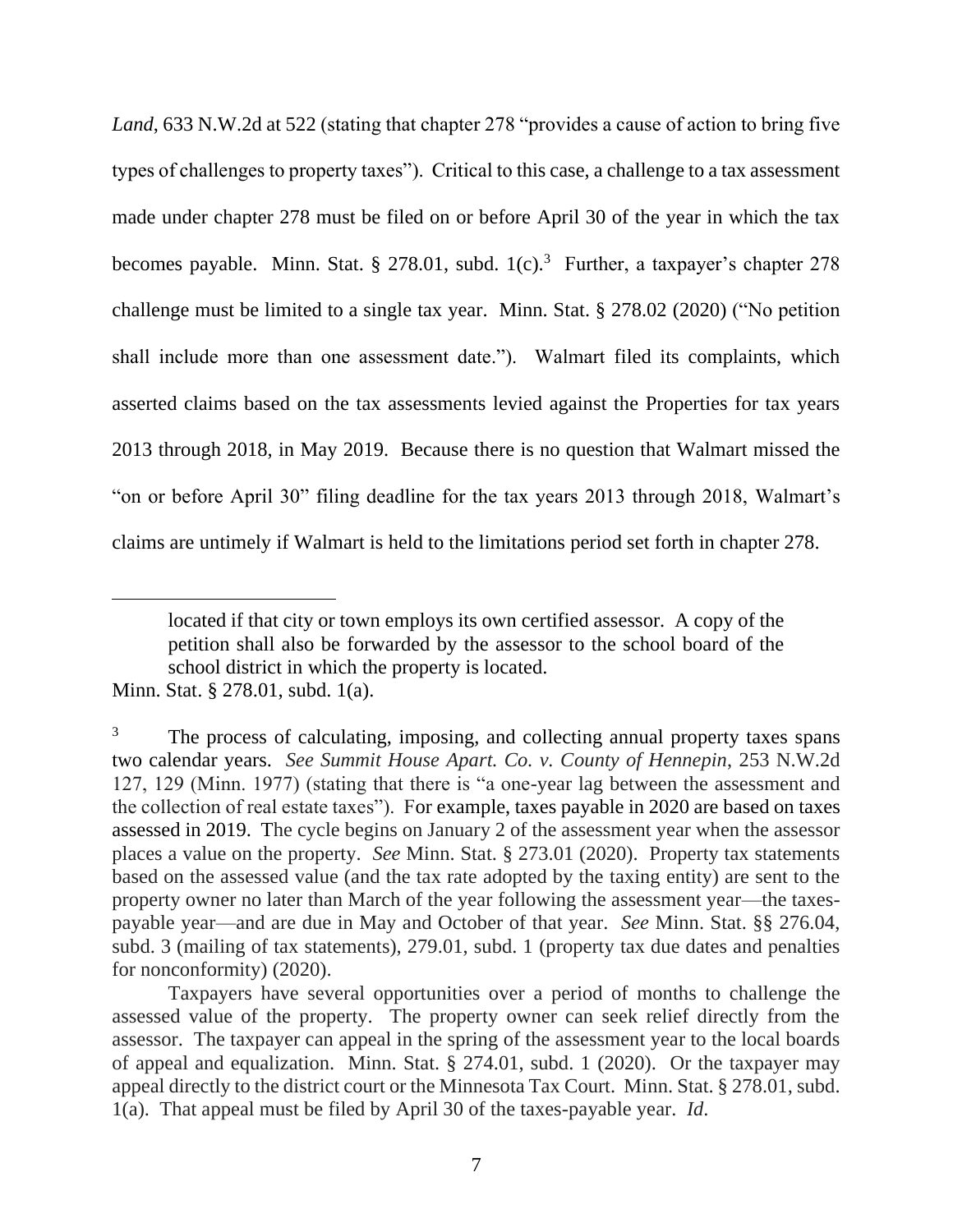We therefore turn to the question of whether Walmart's claim that the Counties violated the company's rights to equal protection and uniform taxation by assessing the Properties differently than other similarly situated properties falls within the scope of one of the five enumerated statutory categories set forth in section 278.01, subdivision 1(a). If a challenge to a property tax assessment is based on one of the five statutory grounds, chapter 278 provides the "exclusive means" for bringing such a challenge. *Programmed Land*, 633 N.W.2d at 523. But we have also said that section 278.01 "does not provide a cause of action for all possible challenges to property taxes." *Id*.

In *Programed Land*, and later in *Odunlade v. City of Minneapolis*, 823 N.W.2d 638, 647 (Minn. 2012), we opened the door (albeit in dicta) to the possibility that, if a taxpayer's claim of an unfair or unequal assessment is framed as a violation of constitutional rights, the taxpayer could challenge the assessment independently of the procedures set forth in chapter 278. Importantly, we did not recognize in *Programmed Land* or *Odunlade* an independent basis for asserting constitutional claims outside of chapter 278. Rather, we simply declined to answer whether taxpayers "may proceed independently under either [constitutional] theory" because we concluded that the alleged assessment errors at issue in those cases did not violate either constitutional provision. *Programmed Land*, 633 N.W.2d at 530; s*ee Odunlade*, 823 N.W.2d at 647 ("We need not, and do not, decide whether chapter 278 precludes [taxpayers'] constitutional claims because we conclude that these claims fail as a matter of law.") Today, we answer that question.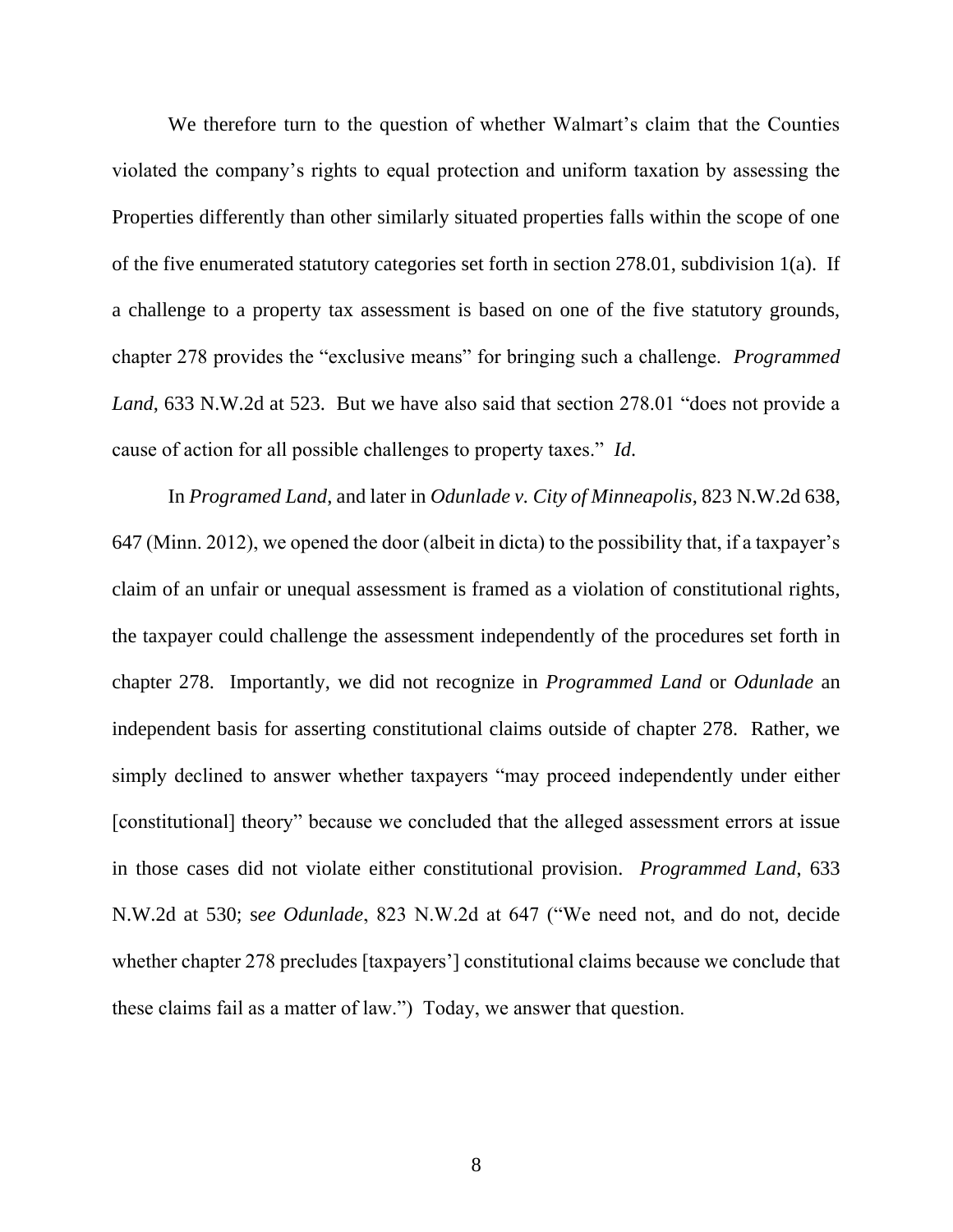We start our analysis by considering how a taxpayer proves an unfair or unequal assessment claim under section 278.01, subdivision  $1(a)$ .<sup>4</sup> A claim of unfair or unequal assessment requires a court to compare the actual market value and tax assessment of the property in question with the actual market value and tax assessment of similarly situated properties. *United Nat'l Corp. v. Cnty. of Hennepin*, 299 N.W.2d 73, 76 (Minn. 1980); *see Programmed Land*, 633 N.W.2d at 530. If the ratio of the assessed value to the actual market value of the property in question is less than the ratio of the assessed value to the actual market value of other comparable properties in the same taxing district, then a claim of unfair or unequal assessment may be stated. *Anacker v. County of Cottonwood*, 302 N.W.2d 342, 345 (Minn. 1981).<sup>5</sup>

This concept of unfair or unequal assessment mirrors the equal protection test for unfair and unequal taxation set forth by the Supreme Court of the United States: a property owner suffers a violation of the Equal Protection Clause when other owners' similarly

Walmart also alleges that the Counties intentionally overvalued its properties, which is another basis for a claim under section 278.01, subdivision 1(a). An overvaluation claim is demonstrated when the assessed value of the property exceeds the market value of the property. *United Nat'l Corp. v. County of Hennepin*, 299 N.W.2d 73, 77 (Minn. 1980). Generally, while placing an assessed value on a property in excess of its market value violates Minnesota law, it is not a violation of equal protection or uniformity in taxation. *See id.* (stating that our decisions do not support a constitutional claim based solely on a disparity between a market value and a property's selling price). Walmart does not assert a violation that falls within the scope of the other three categories set forth in section 278.01.

<sup>&</sup>lt;sup>5</sup> For instance, if the assessed value of the property in question is \$1,000 and its actual market value is \$1,000, but the average assessed value of comparable properties is \$800 and their average market value is \$1,000, then a claim of unfair or unequal assessment may be viable.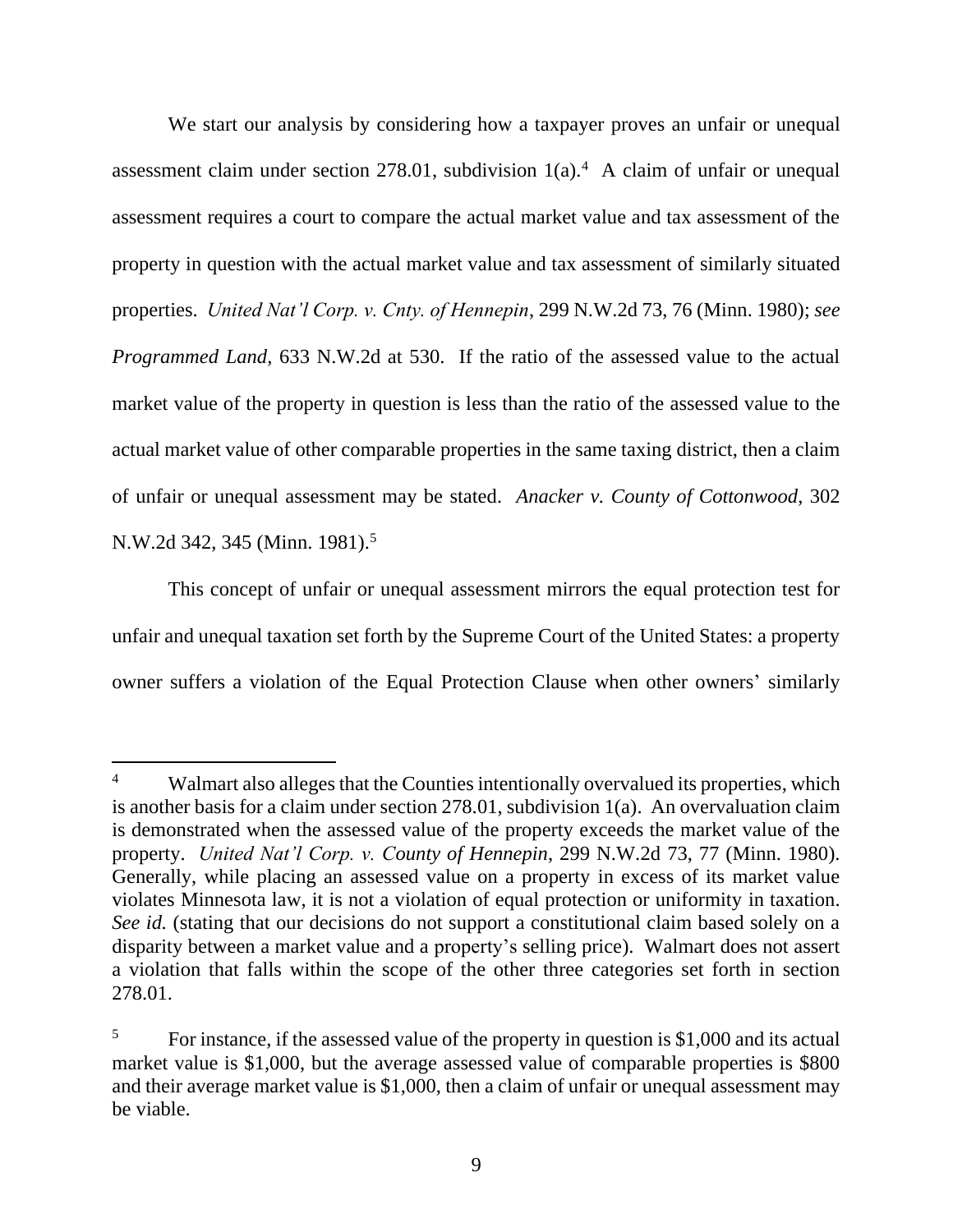situated properties are assessed at a lower rate, where the difference in taxation is shown by comparing the share of total property taxes assessed in a jurisdiction allocated to the first property relative to the value of the property with the share of total property taxes assessed in a jurisdiction allocated to the similarly situated properties relative to the value of those properties. *See Allegheny Pittsburgh Coal Co. v. Cnty. Comm'n of Webster Cnty., W. Va.*, 488 U.S. 336, 345–46 (1989). In other words, the basic operational test to determine whether an assessment is "unfair or unequal" under section 278.01, subdivision 1(a), and the basic operational test to determine whether an assessment violates the constitutional guarantees of equal protection and uniform taxation are the same.

We have also stated that "a taxpayer will not meet the evidentiary burden of establishing a violation of rights protected *under the federal or state constitution*, unless he can demonstrate that the disparity about which he complains resulted from the intentional or arbitrary or systematic undervaluation of other properties." *United Nat'l* Corp., 299 N.W.2d at 76 (emphasis added).<sup>6</sup> And while we have not found in our decisions "any support for the claim that a dual standard, one constitutional and the other statutory, should be applied" in unfair or unequal assessment cases, we have also never definitively decided that a taxpayer must show intentional, arbitrary, or systematic undervaluation of other properties to prove a chapter 278 claim of unfair and unequal assessment, or whether

<sup>&</sup>lt;sup>6</sup> We have declined, however, to adopt definitively all of the requirements of the federal constitution's Equal Protection Clause as the standard for the Minnesota Constitution's Uniformity in Taxation Clause. *See United Nat'l Corp.*, 299 N.W.2d at 77 n.5 (observing that "the requirements under the uniformity clause of the state constitution and the equal protection clause of the federal Constitution are not coterminous").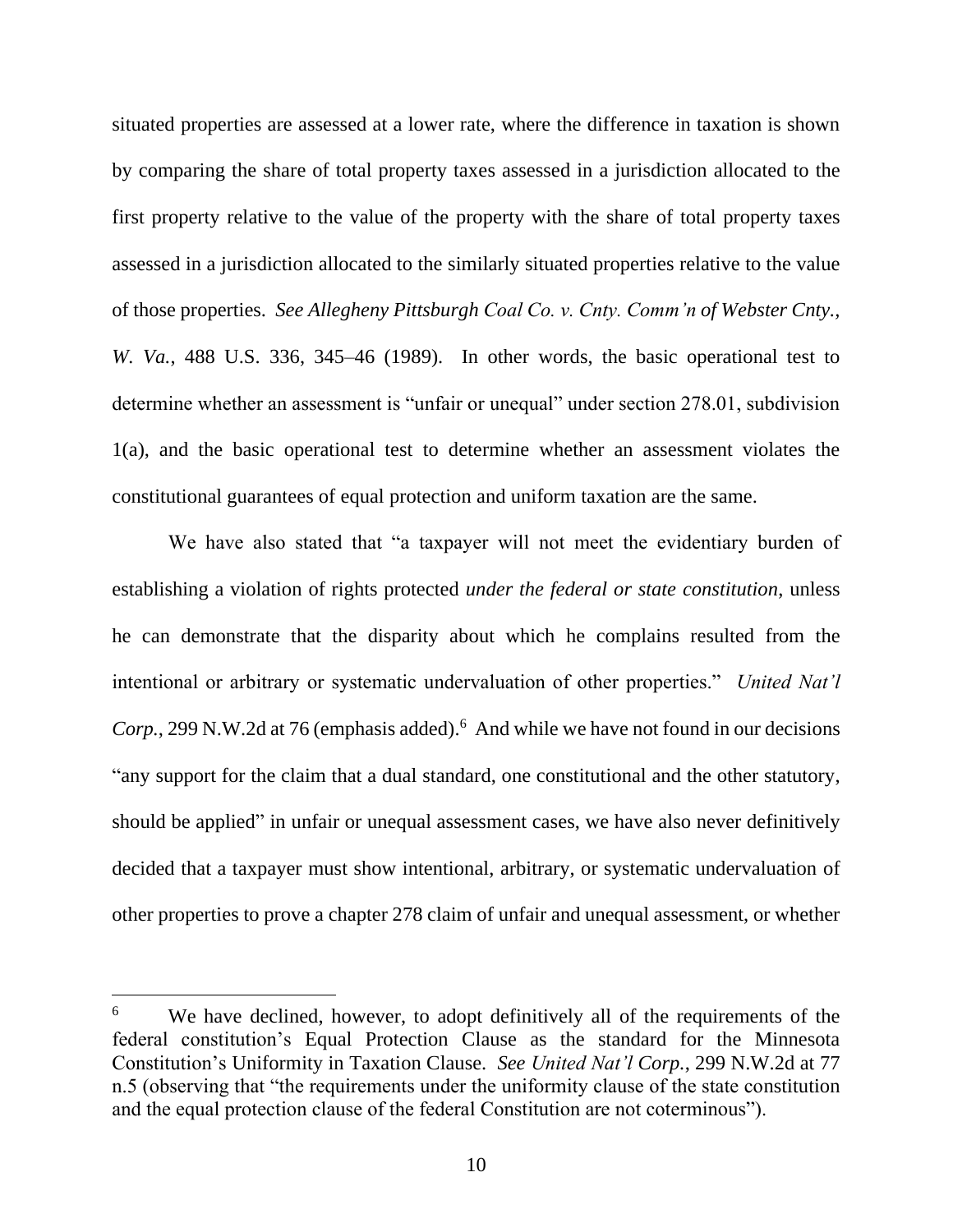a simple error by the assessor will suffice. *Id*. at 77–78 (declining to decide whether, under section 278.01, subdivision 1(a), a taxpayer might establish an unfair or unequal assessment claim by showing that, as a result of simple error rather than intentional, arbitrary, or systematic conduct, the assessment is high as compared with other properties); *see Anacker*, 302 N.W.2d at 346 (holding that the plaintiff's section 278.01 claims failed because the plaintiff made no showing of unequal assessment or overvaluation).

What is clear, however, is that to the extent that the requisite showing of the taxing authority's intent may differ between the statutory remedy and constitutional claims, the proof required to establish the narrower constitutional claim is properly characterized as a subset of the proof required to establish a broader claim encompassed by section 278.01, subdivision 1(a). Stated another way, the broadest possible test to determine whether the statutory prohibition on unfair or unequal assessments in section 278.01, subdivision 1(a) (including proof that undervaluation of other properties is intentional, arbitrary, systematic, or perhaps simple error), is inclusive of the test for whether an assessment violated a taxpayer's equal protection and uniform taxation rights (including proof that undervaluation of other properties is intentional, arbitrary, or systematic). Accordingly, claims asserting violations of those constitutional rights may be brought under section 278.01, subdivision 1(a).

We return, then, to the central question before us: Does Walmart's claim that the Counties violated the company's equal protection and uniform taxation rights by assessing its Properties differently from other similarly situated properties fall within the scope of the "unfair or unequal" category in section  $278.01$ , subdivisions  $1(a)$ ?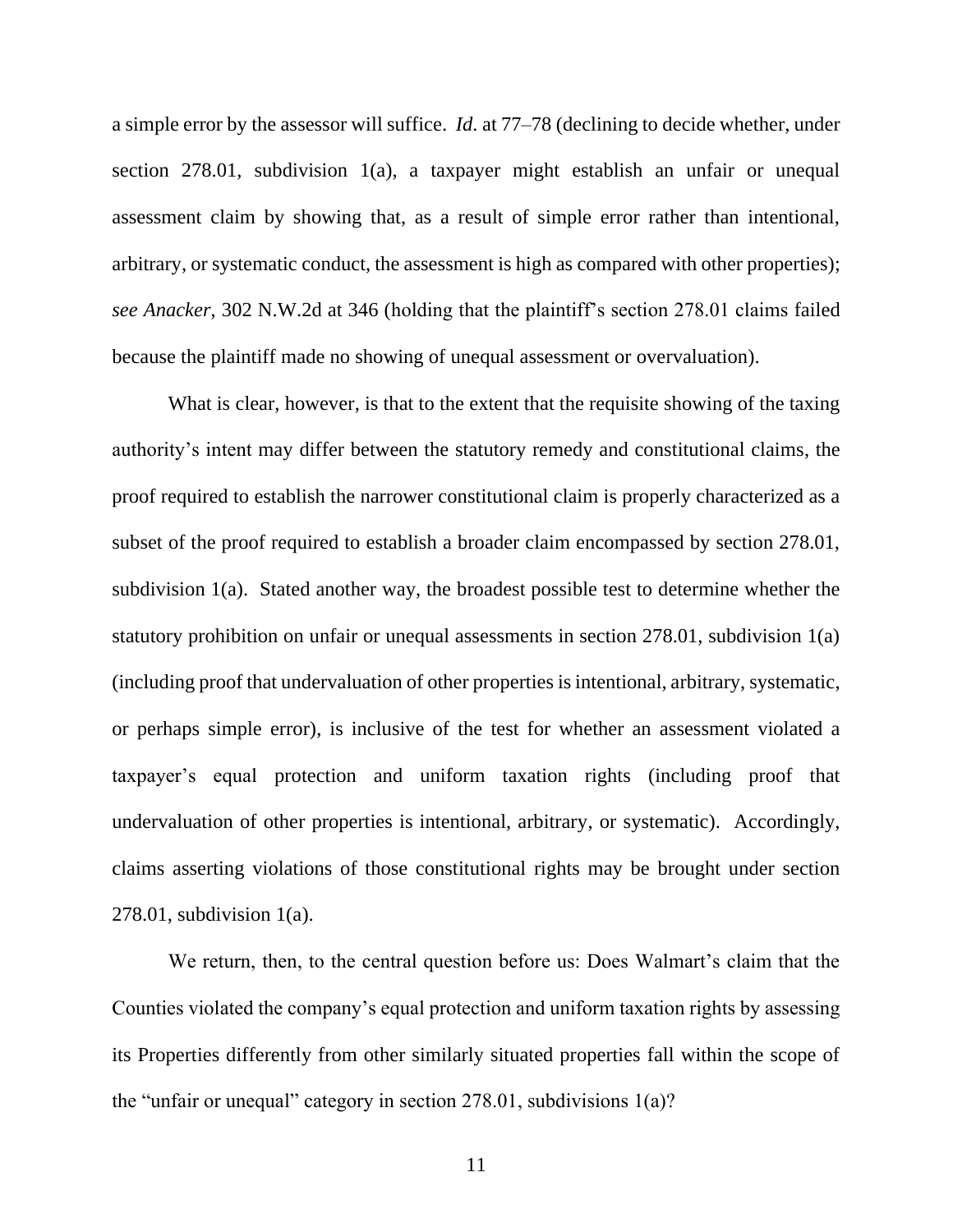The Counties' answer to this question is straightforward: Walmart's complaints allege that, for discriminatory reasons, the Counties intentionally assessed properties comparable to Walmart's properties at substantially less than their fair market value while valuing Walmart's properties closer to their fair market value. But once stripped of their constitutional garb, the Counties assert, Walmart's claims are simply that the Counties assessed Walmart's properties unfairly or unequally as compared with other properties. That is one of the grounds for a property tax challenge enumerated in section 278.01, subdivision 1(a), for which chapter 278 provides the exclusive remedy. Consequently, the Counties argue, Walmart's claims fall within the scope of section 278.01, subdivision 1(a), and so Walmart must comply with that section's limitations period.

We agree with the Counties. The plain language of section 278.01, subdivision 1(a), makes no exception for constitutional claims that fall within one of the five categories of claims listed in the statute. *See Vill. Lofts at St. Anthony Falls Ass'n v. Hous. Partners III-Lofts, LLC*, 937 N.W.2d 430, 435 (Minn. 2020) (stating that we must follow the plain and unambiguous language of a statute); *State v. Carson*, 902 N.W.2d 441, 446 (Minn. 2017) (rejecting the argument that the Legislature could not have intended what the words of the statute plainly said); *Genin v. 1996 Mercury Marquis*, 622 N.W.2d 114, 117 (Minn. 2001) (stating that a court cannot add meaning or words to a statute that were intentionally or inadvertently left out).

Further, the statute does not prohibit a taxpayer from bringing an equal protection or uniformity in taxation challenge under chapter 278. As noted above, the test for whether an assessment violates the statutory prohibition on "unfair or unequal assessments" in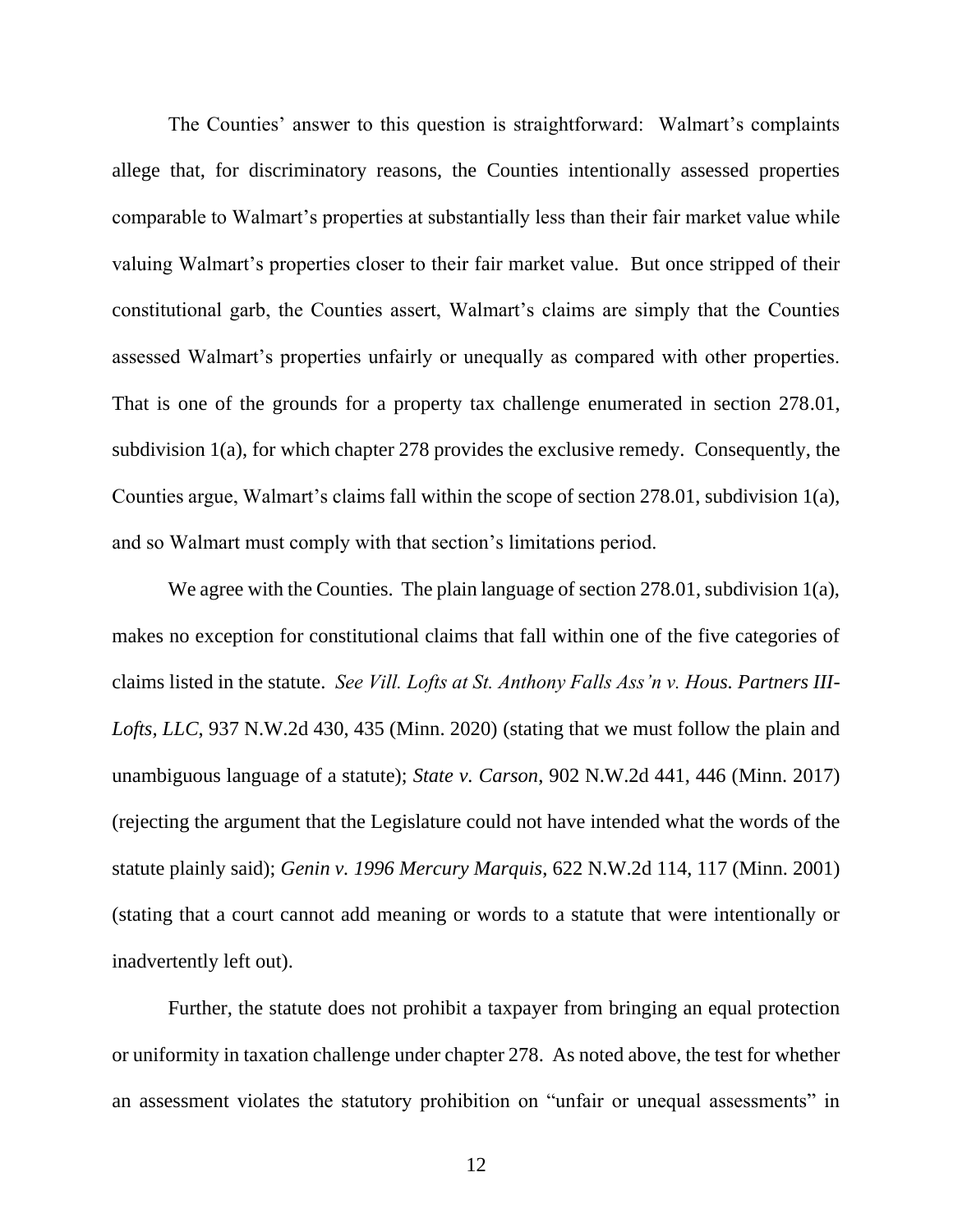section 278.01, subdivision 1(a), is the same as or broader than, and therefore inclusive of, the test for whether an assessment violates a taxpayer's equal protection and uniform taxation rights under the federal and state constitutions. Therefore, we hold that if a taxpayer's challenge to its property taxes is a claim of unfair or unequal assessment, or one of the other grounds set forth in section 278.01, subdivision 1(a), chapter 278 provides the exclusive remedy for such a challenge. This is true even if the challenge were framed as a constitutional violation of the Equal Protection Clause or the Uniformity in Taxation Clause.<sup>7</sup>

 $7$  The court of appeals did not reach the question of whether taxpayers may pursue, independently of chapter 278, a claim that a tax assessment violates the taxpayer's rights to equal protection or uniformity in taxation. *See Walmart*, 2020 WL 3956251, at \*7. The court instead determined that, even if an independent pathway were open for such a claim, Walmart failed to state such a claim under Rule 12.02(e). *Id.* In so ruling, the court of appeals erred in two ways.

First, the court of appeals reasoned that Walmart's allegation that the Counties acted "willfully, intentionally and unlawfully" by overvaluing or unfairly or unequally assessing Walmart's properties was insufficient to state a claim. *Id.* at \*8–9. We disagree. Minnesota is a notice-pleading state. *Halva v. Minn. State Colls. & Univs.*, 953 N.W.2d 496, 500 (Minn. 2021); *see* Minn. R. Civ. P. 8.01 ("A pleading which sets forth a claim for relief . . . shall contain a short and plain statement of the claim showing that the pleader is entitled to relief and a demand for judgment for the relief sought . . . .").

Notice-pleading permits a plaintiff to plead a claim " 'by way of a *broad general statement* which may express conclusions rather than . . . by a statement of facts sufficient to constitute a cause of action.' " *Walsh*, 851 N.W.2d at 602 (quoting *N. States Power Co. v. Franklin*, 122 N.W.2d 26, 29 (Minn. 1963)). "The functions of a pleading today are simply to give fair notice to the adverse party of the *incident* giving rise to the suit with sufficient clarity to disclose the pleader's theory upon which his claim for relief is based." *Id.* (quoting *N. States Power Co.,* 122 N.W.2d at 29), 605 (explaining that "[t]he focus [of the pleading] is on the 'incident' rather than on the specific facts of the incident"). Walmart's complaint provides fair notice to the Counties of the incident giving rise to its claims and is sufficient to allow the Counties to understand the theory upon which its claims are based.

Second, the court of appeals incorrectly concluded that Walmart's allegation that the Counties' conduct was an " 'intentional and willful failure to perform both [their]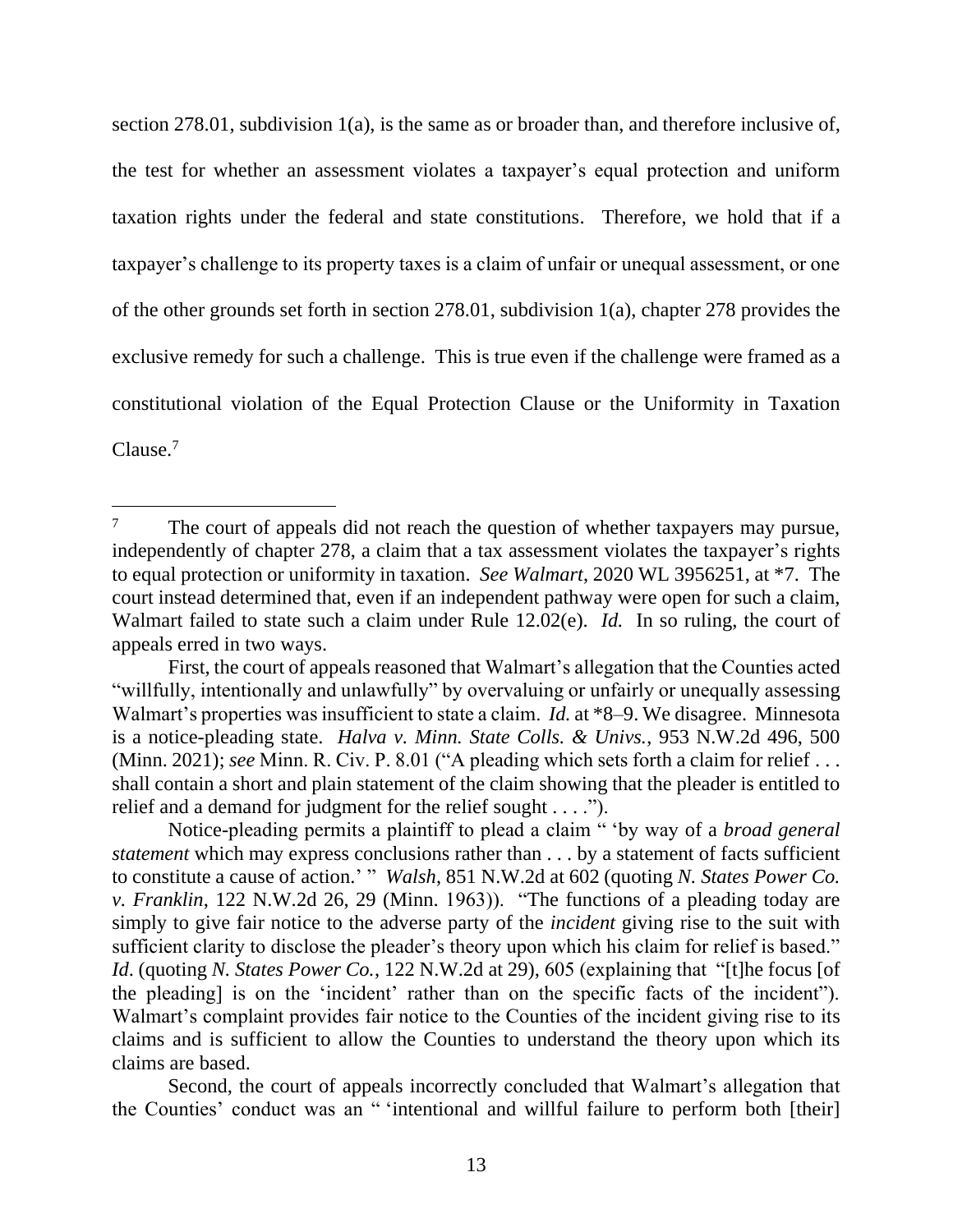Moreover, we have repeatedly concluded that the Legislature intended the statute to provide the exclusive means to challenge an assessment when the challenge is based on one of the five types listed in section 278.01, subdivision 1(a). *See, e.g.*, *Odunlade*, 823 N.W.2d at 644. We have grounded that conclusion on the "purpose and function" of the statute and on the Legislature's use of broad language to describe the types of permitted challenges and the remedies available to the taxpayer who succeeds with a statutory claim. *Programmed Land*, 633 N.W.2d at 526. We have stated that "when the legislature enacted [chapter 278], it did so for the purpose of providing a rather simple remedy for the taxpayer to have his real estate tax grievances determined." *Land O'Lakes Dairy Co. v. Vill. of Sebeka*, 31 N.W.2d 660, 665 (Minn. 1948). Thus, we have concluded that chapter 278 was enacted to benefit both the taxpayer and the state. *See State v. Elam*, 84 N.W.2d 227, 230 (Minn. 1957) ("[W]e think it is apparent from the express wording of the statute that the act was passed for the benefit of the state as well."). As we noted in *Programmed Land*,

[t]he taxpayer benefited because chapter 278 provided a means to object to property taxes without first having to default and then answer in delinquent tax proceedings, and the state benefited because, by providing a cause of action without having to default, chapter 278 limited or prevented tax delinquency and enforced the prompt collection of taxes, ensuring a reliable stream of revenue . . . .

statutory and [their] common law duty' " to assess Walmart's property and similarly situated properties " 'upon a uniform basis' " was legally insufficient. 2020 WL 3956251, at \*9. The court of appeals deemed the conduct of the Counties to be "at best[] 'bureaucratic errors' or 'an erroneous or mistaken performance' of the duties imposed on the county assessors" under the statute. *Id*. (citing our decision in *Programmed Land* where we determined that bureaucratic errors could not amount to a constitutional violation). This reasoning incorrectly reads adverse inferences against Walmart. *See Walsh*, 851 N.W.2d at 606 ("We accept the facts alleged in the complaint as true and construe all reasonable inferences in favor of the nonmoving party.").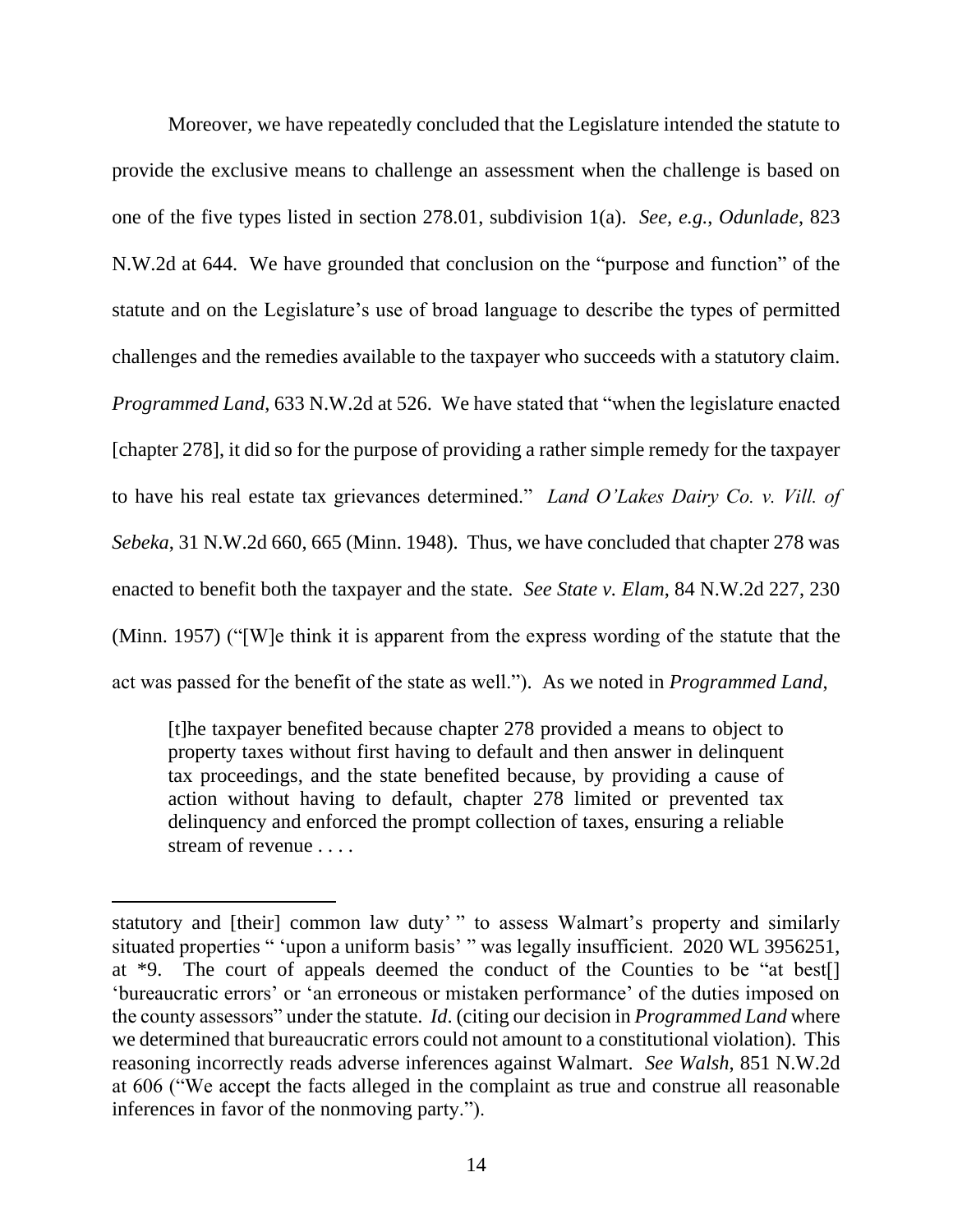633 N.W.2d at 525–26.

With these objectives in mind, we have declined to undermine the Legislature's intent "by allowing a significant number of tax grievances to be free of the chapter 278 filing limitation and, consequently, actionable years after the taxes were due." *Id*. at 526. We have also noted that no right to appeal from an assessment existed at common law; it is a purely statutory right and, accordingly, requires strict compliance. *See Ewert v. City of Winthrop*, 278 N.W.2d 545, 550 (Minn. 1979); *Vill. of Edina v. Joseph*, 119 N.W.2d 809, 816 (Minn. 1962) (explaining that appeals from tax assessments, "their course, and the time and manner in which they are to be allowed and perfected are of statutory origin").

To prevail on its argument that section 278.01, subdivision 1(a), does not provide the exclusive remedy for challenging a tax assessment based on constitutional claims of equal protection and uniformity in taxation, Walmart must demonstrate that the statute excludes such claims from its purview. But Walmart points to nothing in the plain language of the statute that makes an exception for claims asserting equal protection and uniformity in taxation challenges to assessments. Rather, Walmart asserts that the standard for a constitutional claim differs substantively from the standard for a statutory claim. Walmart also urges that the Tax Court lacks the jurisdiction to resolve constitutional claims and contends that, in any event, chapter 278 does not provide an adequate remedy for constitutional claims because the truncated limitations period hampers the taxpayer's ability to muster the necessary evidence. We now turn to those arguments.

Walmart first argues that an independent remedy for equal protection and uniformity in taxation violations is appropriate because the standard for proving that a property tax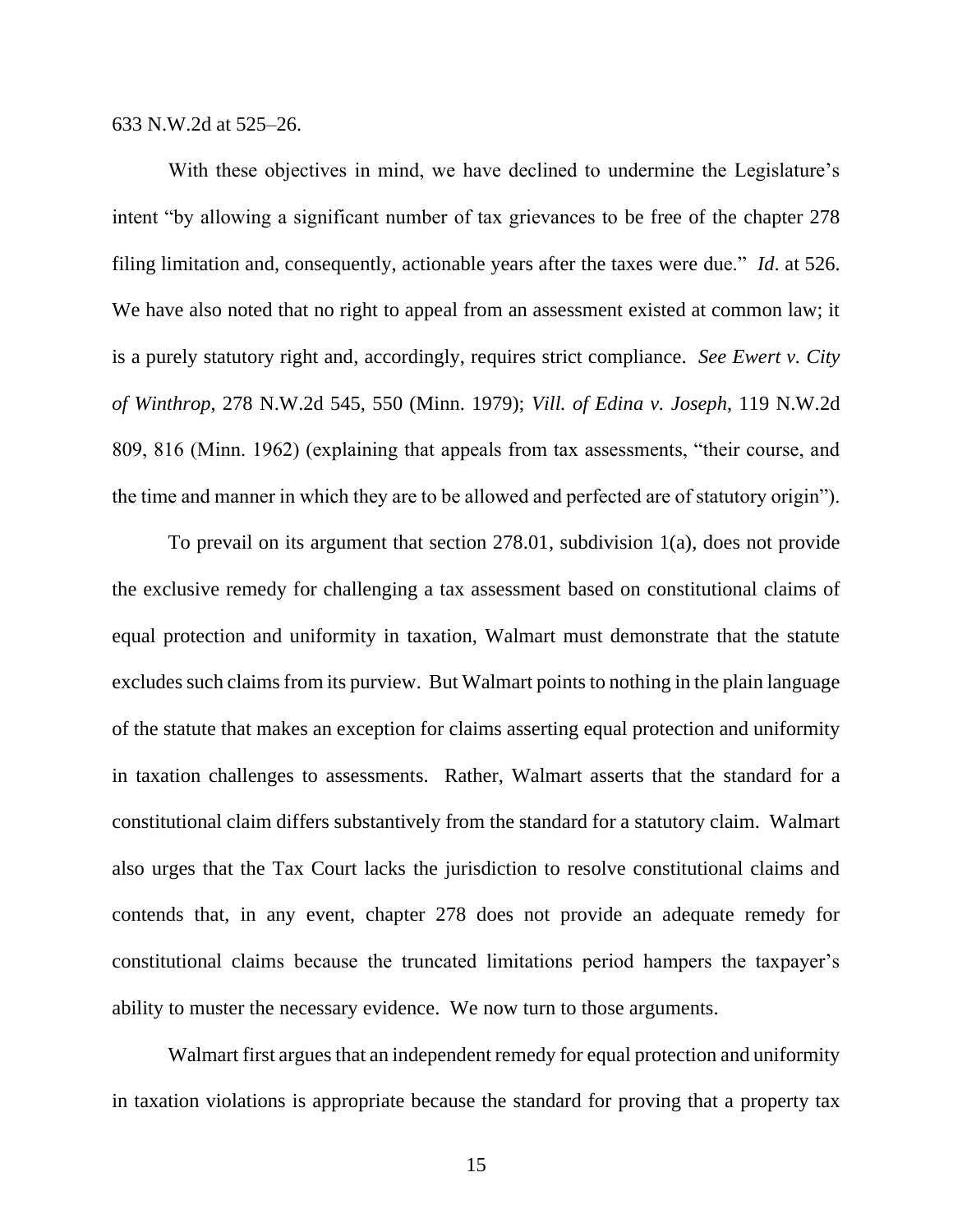assessment violates either of these constitutional provisions is different from the standard for proving a statutory violation under section 278.01, subdivision 1(a). In particular, Walmart argues that a constitutional violation requires a showing of intentional, arbitrary, or systematic discrimination while a claim under chapter 278 does not. As discussed above, Minnesota law is unclear on that point. *See United Nat'l Corp.*, 299 N.W.2d at 77– 78. But aside from a possible difference between the required mental state for constitutional and statutory claims, the operational test is the same. *See id.* at 76. Most importantly, even if the required mental states are different, the dispositive question is not whether section 278.01 requires intentional, arbitrary, or systematic discrimination. The relevant question is the inverse: Does section 278.01, subdivision 1(a), *allow* a taxpayer to bring such a claim that is the result of intentional, arbitrary, or systematic discrimination? The answer to that question is plainly "Yes."

Once again, nothing in chapter 278 prevents a taxpayer from challenging an assessment as unfair or unequal simply because the government acted intentionally, arbitrarily, or systematically in imposing the tax. 8 Further, the remedies that Walmart seeks

<sup>8</sup> In reaching this conclusion, we note that Walmart's reliance on *A.F. Moore & Associates, Inc. v. Pappas*, 948 F.3d 889 (7th Cir. 2020), is misplaced. *A.F. Moore* applied the Tax Injunction Act, 28 U.S.C. § 1341, in the context of an Illinois procedure that denied the taxpayer all opportunity to have an equal protection claim heard. *A.F. Moore*, 948 F.3d at 895 (explaining that the Illinois statute provided no state forum for a constitutional claim because it limited the taxpayer to challenging only the correctness of the valuation and prevented any inquiry into the methodology or intent of the assessor, a necessary prerequisite for proving an equal protection claim). Walmart is not similarly denied all opportunity to prove that the Counties assessed its properties at a higher rate than comparable properties, thus rendering those assessments unfair or unequal. To the contrary, section 278.01, subdivision 1(a), and our case law expressly provide Walmart that opportunity.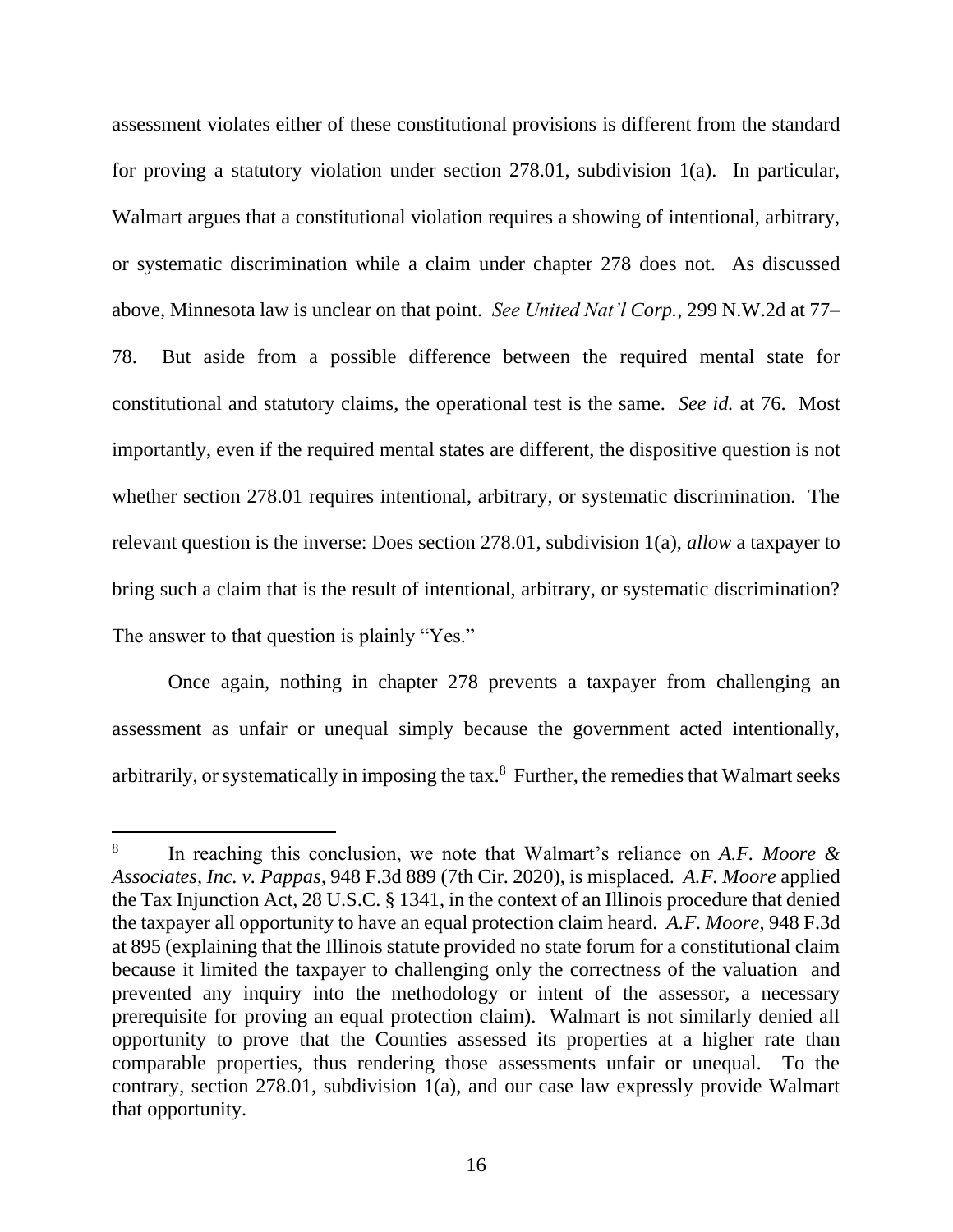in its complaints—a reduction in the assessed value of its Properties and a return of its alleged overpayments made from 2013 through 2018—are the same remedies that Walmart would receive had it prevailed in a challenge brought under chapter 278 asserting that an assessment was unfair or unequal.<sup>9</sup>

Next, Walmart argues that the Legislature could not have meant for constitutional claims to be addressed under chapter 278 because section 278.01, subdivision 1(a), permits a taxpayer to seek relief before a tax court. To support its argument, Walmart cites *Erie Mining Co. v. Commissioner of Revenue*, 343 N.W2d 261, 264 (Minn. 1984), and *Wilson v. Commissioner of Revenue*, 619 N.W.2d 194, 199 (Minn. 2000), and points out that the tax court, as an arm of the executive branch, lacks original jurisdiction to decide constitutional challenges to property taxes brought initially in the tax court. It makes no sense, Walmart asserts, for the Legislature to create a procedure to resolve a taxpayer's constitutional claims while also permitting such claims to be brought in a forum with no power to address those claims.

But Walmart's argument ignores the plain language of chapter 278. Although the statute permits taxpayers to bring their claims in tax court, it also provides taxpayers with the option of proceeding in district court, which has jurisdiction to decide constitutional

<sup>&</sup>lt;sup>9</sup> Walmart also argues that the remedies set forth in chapter 278 are insufficient because the statute does not empower the tax court, which was established by the Legislature, to enjoin a county from discriminating in future cases. This argument is not persuasive. When a court determines that a county's assessment process in a particular instance violated the Equal Protection Clause and/or the Uniformity in Taxation Clause by imposing a disproportionate tax on a particular taxpayer, the county will continue to use that process at its peril.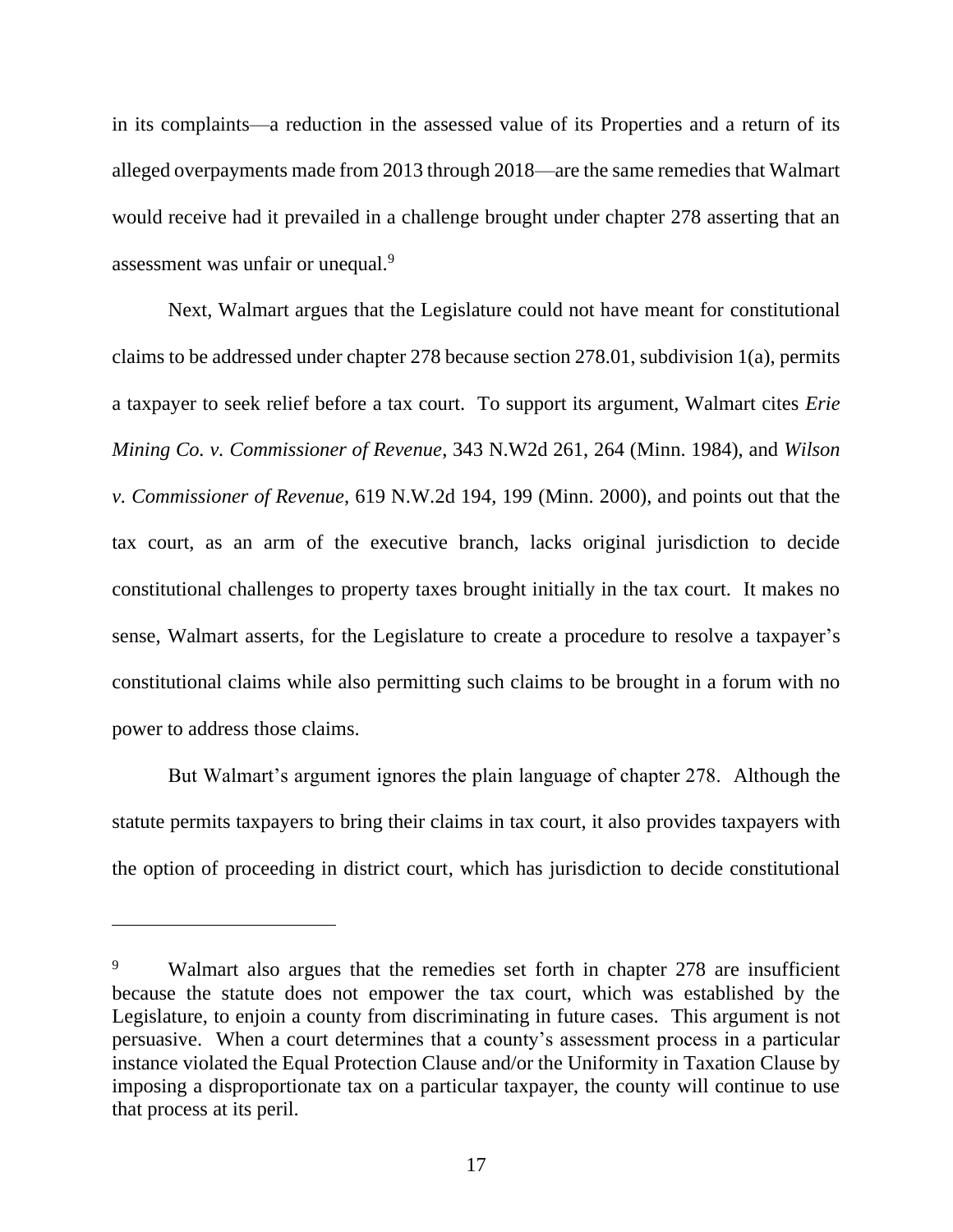questions. *See* Minn. Stat. § 278.01, subd. 1(a). In addition, even if Walmart's claims were brought initially in the tax court, we have adopted a process by which the tax court could acquire jurisdiction over Walmart's constitutional challenges.

All tax matters over which the tax court has jurisdiction should be filed with the tax court. If any party raises a constitutional issue, the tax court should stay the proceedings and refer the constitutional question to the district court. The district court may either decide the constitutional issue or refer the matter back to the tax court which will then have subject matter jurisdiction to rule initially on the constitutional issue. If the tax court should declare any matter unconstitutional and no appeal is taken to this court, that ruling shall only be the law of the particular case involved.

*Erie Mining Co.*, 343 N.W.2d at 264. Consequently, the alleged statutory inconsistency

that Walmart identifies is easily reconcilable and provides no basis for discerning a

legislative intent to allow constitutional claims to be asserted independently of chapter

 $278.10$ 

<sup>&</sup>lt;sup>10</sup> Walmart also asserts that because the tax court's jurisdiction is limited to "questions" of law and fact arising under the tax laws of the state," Minn. Stat. § 271.01, subd. 5 (2020), it can never decide a claim—even under the process outlined in *Erie*—that an assessment violates the constitution, even if the constitutional provision (like the Uniformity Clause of the Minnesota Constitution) expressly relates to taxes. The cases Walmart cites as support for that proposition are distinguishable.

In *Benigni v. County of St. Louis*, the taxpayer alleged that the local assessor engaged in a pattern of harassment and requested that the assessor be ordered to stop the harassment. 585 N.W.2d 51, 54 (Minn. 1998). We held that the tax court lacked the power to make such an order regarding a common law fraud claim. *Id.* at 54. Here, in contrast, the constitutional claims relate to tax assessments.

In *Johnson v. County of Hennepin*, No. 27-CV-14-07031, 2015 WL 2329349, at \*2 (Minn. Tax Ct. May 12, 2015), a tax court decision from which we denied a petition for mandamus and a writ of certiorari, *see Johnson v. County of Hennepin*, A15-1339, Order at 6 (Minn. filed Oct. 23, 2015), the taxpayers alleged that the county violated their constitutional rights by secretly approaching the district court to make an ex parte request to quash the taxpayer's petition. Unlike this case, the taxpayers in *Johnson* did not allege that the taxes imposed on their property were unconstitutional. They argued that the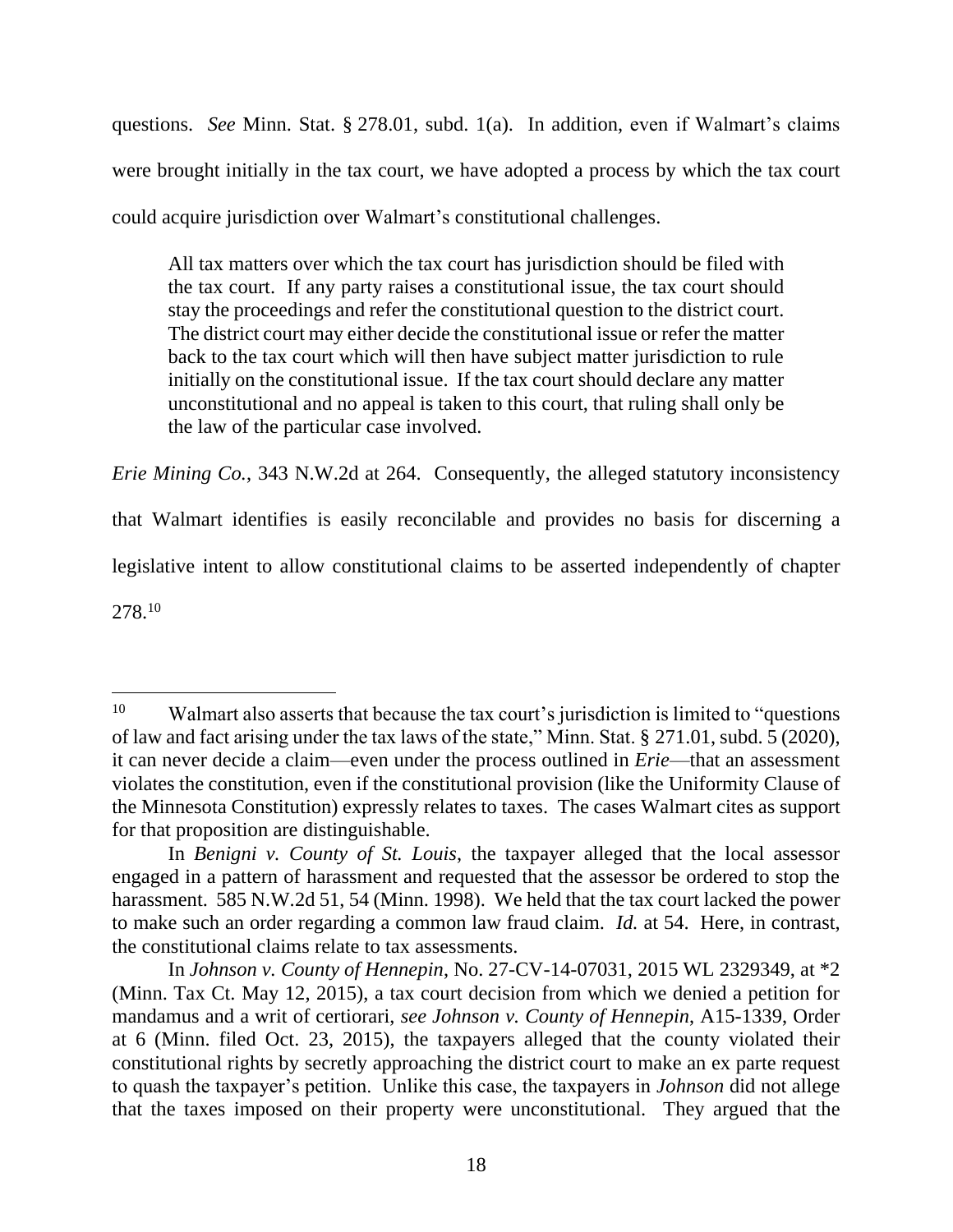Finally, Walmart argues that chapter 278 does not provide an adequate remedy to address its equal protection and uniformity in taxation claims because it may take a taxpayer longer than 1 year to perceive that a county assessor is intentionally discriminating by assessing the taxpayer's property at a higher rate than comparable properties and to gather the evidence to support such a claim. Therefore, Walmart argues, we should construe section 278.01 to exclude equal protection and uniformity in taxation claims to avoid unconstitutionally hobbling a taxpayer's ability to vindicate those constitutional

process of proceeding ex parte was unconstitutional, a claim that was beyond the jurisdiction of the tax court. *See* 2015 WL 2329349, at \*2–3.

Walmart's reliance on *Knick v. Township of Scott, Pa.*, \_\_\_ U.S. \_\_\_, 139 S. Ct. 2162 (2019), is also misplaced. Walmart claims that, under *Knick*, requiring property owners to meet the 1-year limitations window in section 278.01, subdivision 1(c), imposes on property owners the untenable choice of bringing equal protection or uniform taxation claims prematurely or facing dismissal of those claims for missing that deadline. But that is just another way of saying that the limitations period may violate the Due Process Clause as applied, which is not properly presented for our review.

*Knick* is also distinguishable for other reasons. It turned on a close analysis of when the right to compensation under the Takings Clause of the Fifth Amendment to the United States Constitution first attaches, *id.*, \_\_\_ U.S. at \_\_\_, 139 S. Ct at 2170–71, which is not at issue in this case. And *Knick* is an exhaustion of state remedies case. *See id*., \_\_\_ U.S. at \_\_\_, 139 S. Ct. at 2172–73. The Supreme Court's concern about the so-called "preclusion trap" was that the exhaustion requirement essentially took away the power of the federal courts to provide constitutional relief. *Id*., \_\_\_ U.S. at \_\_\_, 139 S. Ct. at 2167. The case before us is not about whether a claimant must exhaust certain remedies before proceeding in a federal forum. It is about the contours of the state remedy itself. Walmart's concern seems to be that a tax court's conclusion that the taxpayer failed to establish that an assessment was unfair or unequal under the statute will be dispositive of a claim that an assessment violates the equal protection and uniform taxation clauses. That may be so, but it is also not a concern here, when the constitutional claim is a subset of the statutory claim and, as such, resolution of the statutory claim also resolves the constitutional claim.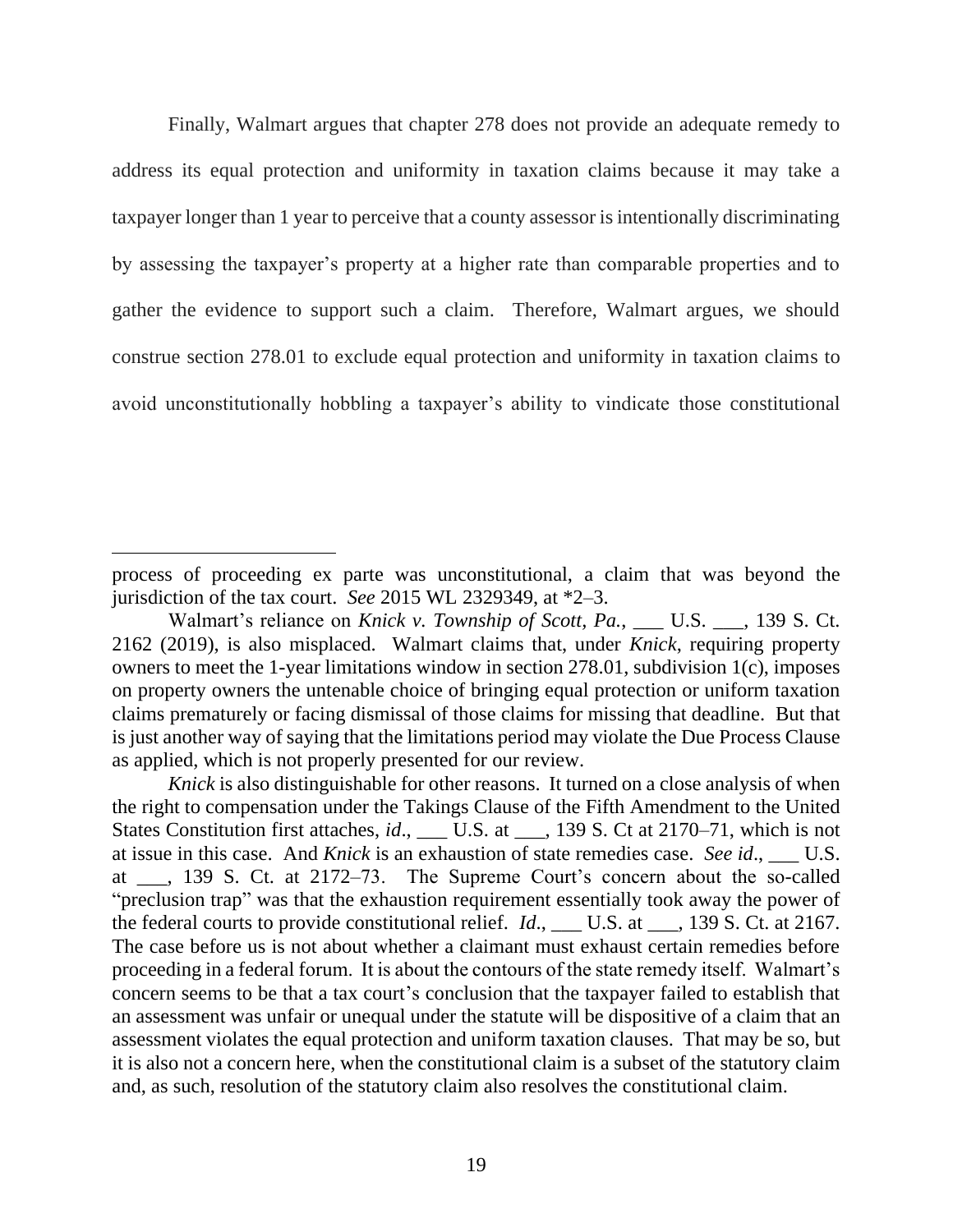rights with a tightly truncated limitations period.<sup>11</sup> *See State v. Irby*, 848 N.W.2d 515, 521– 22 (Minn. 2014) (discussing the doctrine of constitutional avoidance). We disagree.

The language of section  $278.01$ , subdivision  $1(a)$ , is clear. It makes no exceptions for constitutional claims that fall within one of the five categories of property tax challenges set forth in the statute. Minn. Stat. § 278.01, subd. 1(a); *see Irby*, 848 N.W.2d at 521–22 (stating that the constitutional avoidance doctrine applies only after the statute is found to be ambiguous). $12$ 

In conclusion, chapter 278 is the exclusive process for Walmart to challenge the Counties' assessment of its Properties for violating Walmart's constitutional rights to equal protection and uniformity in taxation under the federal and state constitutions. Because

<sup>&</sup>lt;sup>11</sup> Walmart did not directly challenge the constitutionality of section 278.01, subdivision 1(c), on due process grounds. *See Wichelman v. Messner*, 83 N.W.2d 800, 817 (Minn. 1957) (explaining that what is a reasonable time within which to assert a right is a matter of legislative discretion, exercised "in light of the nature of the subject and purpose of the enactment, and we have said that 'the courts will not inquire into the wisdom of the exercise of this discretion by the legislature in fixing the period of legal bar, unless the time allowed is manifestly so short as to amount to a practical denial of justice' " (quoting *Hill v. Townley*, 47 N.W. 653, 654 (Minn. 1891)). Consequently, that issue is not before us, and we express no opinion on whether the limitations period in section 278.01, subdivision 1(c), satisfies due process in this case.

<sup>&</sup>lt;sup>12</sup> In *Programmed Land*, we rejected a facial due process challenge to the limitations period in section 278.01, subdivision 1(c). 633 N.W.2d at 529. The taxpayers in *Programmed Land* claimed that there was insufficient time between the receipt of their final property tax statements in March of the taxes-payable year and the deadline for filing a challenge to the rate under chapter 278. *Id.* at 528. We reached this conclusion because the statute provided the taxpayers with several months, after receiving an earlier written notice, in which they could file a challenge to the tax rate applied to their property, and because the statute provided for other remedies (like commissioner granted abatements under Minn. Stat. § 270C.86 (2020)—formerly § 270.07, subd. 1 (2000)) for improperly imposed taxes.